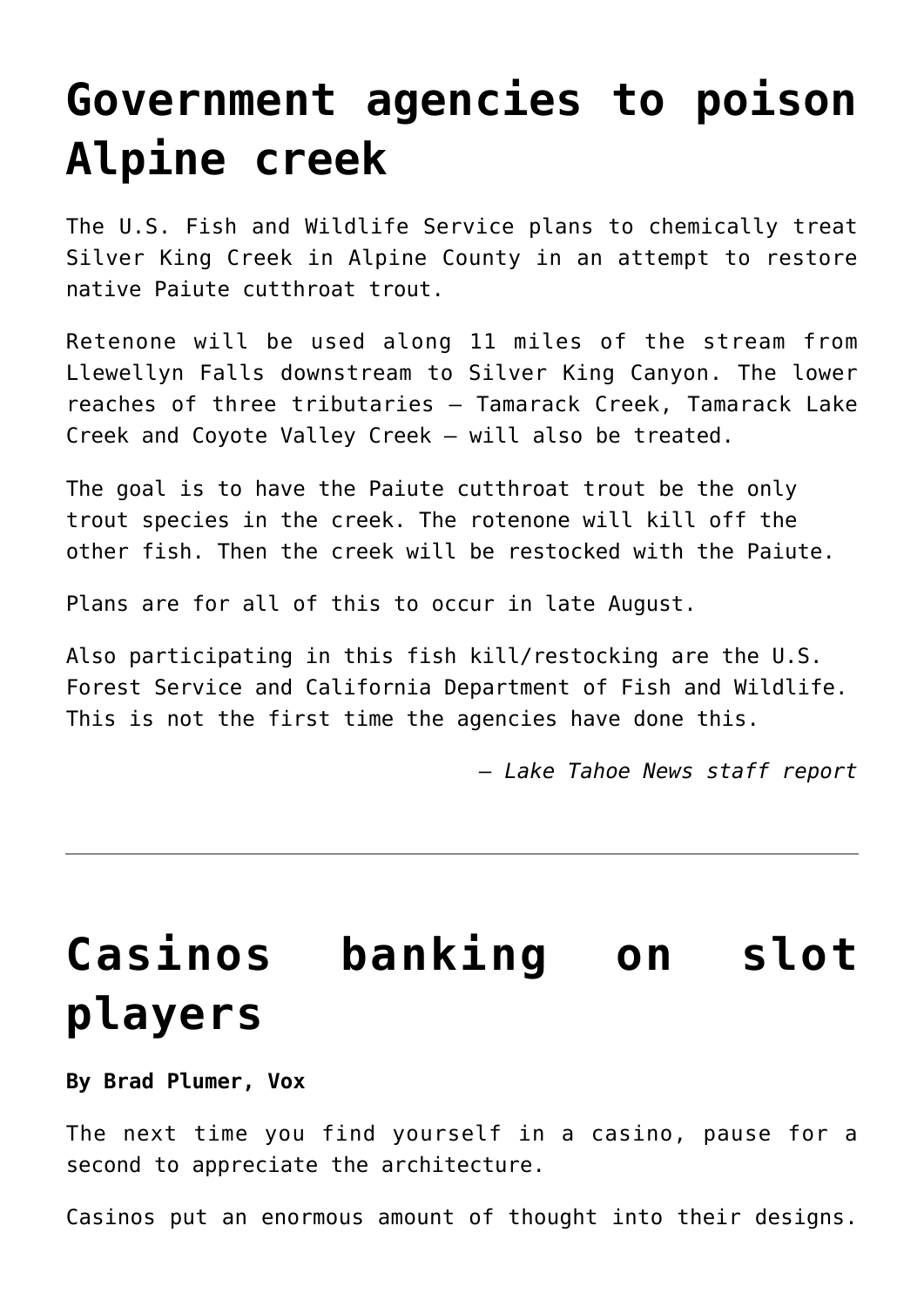The layout of the tables, the patterns on the carpet, the lighting — they're all explicitly engineered to make gambling more seductive and get you to spend more money.

One surprising example are the curving hallways around the property. Many casinos try to avoid making you ever have to turn at a 90° angle. As Natasha Dow Schüll explains in her fascinating book, Addiction By Design: Machine Gambling in Las Vegas, a right-angle turn forces people to call upon the decision-making parts of their brain — to stop and reflect on what they're doing. "Casinos don't want that," Schüll told me. "They want to curve you gently to where they want you to go."

But as Schüll discovered, almost nothing in a modern-day casino is more carefully engineered than its slot machines.

Slot machines and video gambling were once marginal to the success of casinos — but nowadays, they account for up to 85 percent of the gaming industry's profits. And casinos have devised a dizzying array of strategies to make these machines as addictive as possible, from the elaborate algorithms beneath the hood to the position of the armrests.

Schüll, a cultural anthropologist at MIT, spent 15 years in Las Vegas tracking the evolution of slot machines, exploring how and why they've become so addictive. We spoke recently by phone about how gambling has changed dramatically over time and how the gaming industry has drawn on psychological insights to make its games more addictive — often with tragic consequences.

#### **[Read the whole story](http://www.vox.com/2014/8/7/5976927/slot-machines-casinos-addiction-by-design#story)**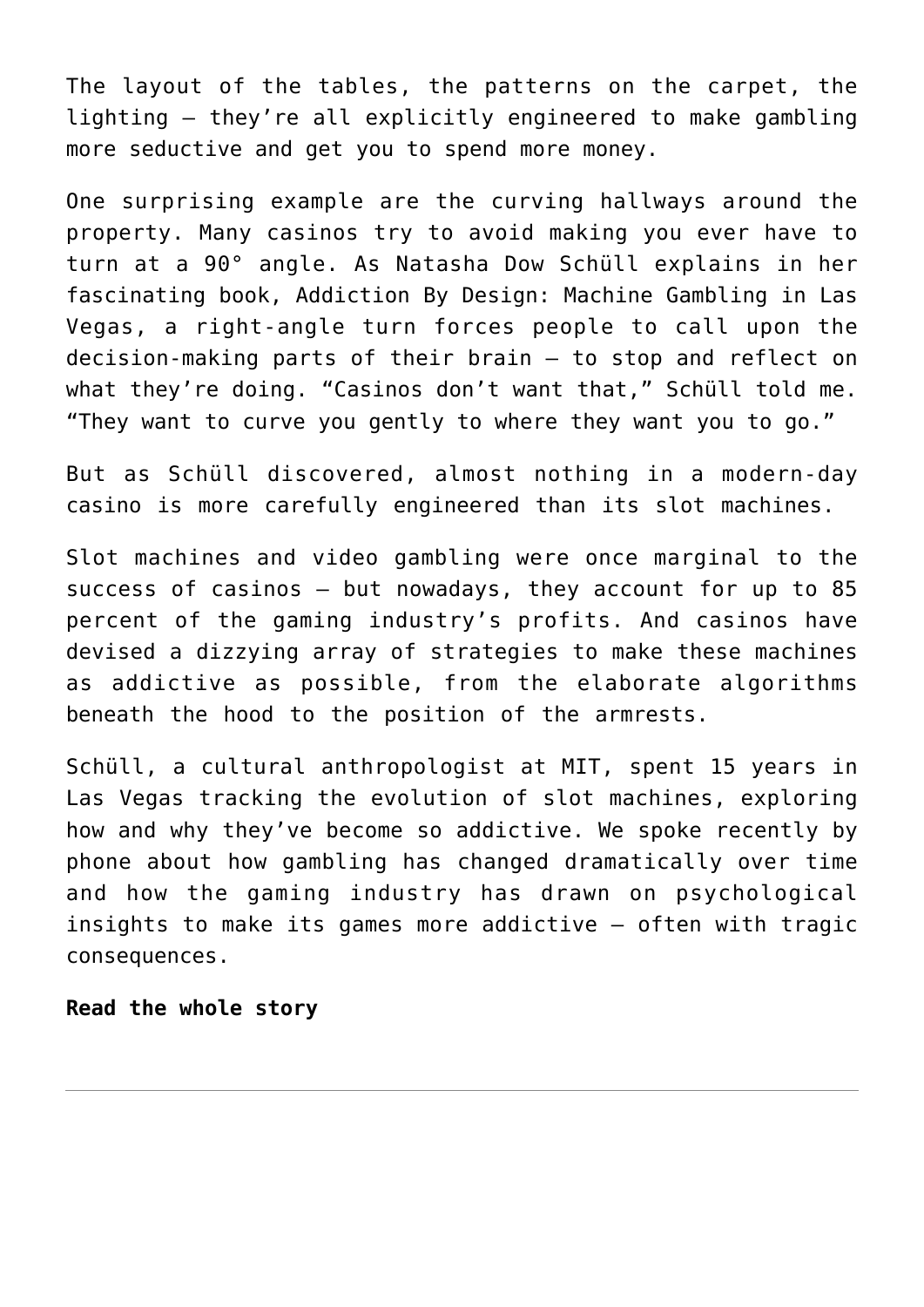# **[Crawfish to be star of](https://www.laketahoenews.net/2014/08/crawfish-to-be-star-of-festival-at-montbleu/) [festival at MontBleu](https://www.laketahoenews.net/2014/08/crawfish-to-be-star-of-festival-at-montbleu/)**

The second annual Boil 'n Fry Day Festival is Lake Tahoe's version of an old-fashioned New Orleans crawdad feed, complete with live music at the MontBleu Outdoor Event Center, carnival games, hot wings, barbecue, cold crafted beer and all the fried, boiled or barbecued fresh water crustaceans festivalgoers can eat.

Last year, MontBleu launched the inaugural festival to celebrate Tahoe Lobster Company, the first commercial outfit to harvest crawfish. Tahoe Lobster Company will supply the Aug. 23 batch of crawdads.

The outdoor party starts at noon. Tickets are \$15 for adults, \$8 for 12 and under, and free for ages 6 and younger. They may be bought at the event, the MontBleu Box Office, or by calling 888.829.7630.

### **[Snippets about Lake Tahoe](https://www.laketahoenews.net/2014/08/snippets-about-lake-tahoe-667/)**



The 2013 salary, benefits and other compensation data for 20,428 Superior Court judges and employees is [online.](http://publicpay.ca.gov/)

• Sage Francis and Lord Grunge plus special guest Logic One from South Lake Tahoe will be at Whiskey Dicks in South Lake Tahoe on Aug. 17 at 9pm. Must be 21 or older to attend.

Tickets are \$16 at the venue or go [online](http://www.ticketweb.com/www.Ticketweb.com). Price goes up to \$20 that night.

• The second annual Harvest Beer Dinner at Ritz-Carlton, Lake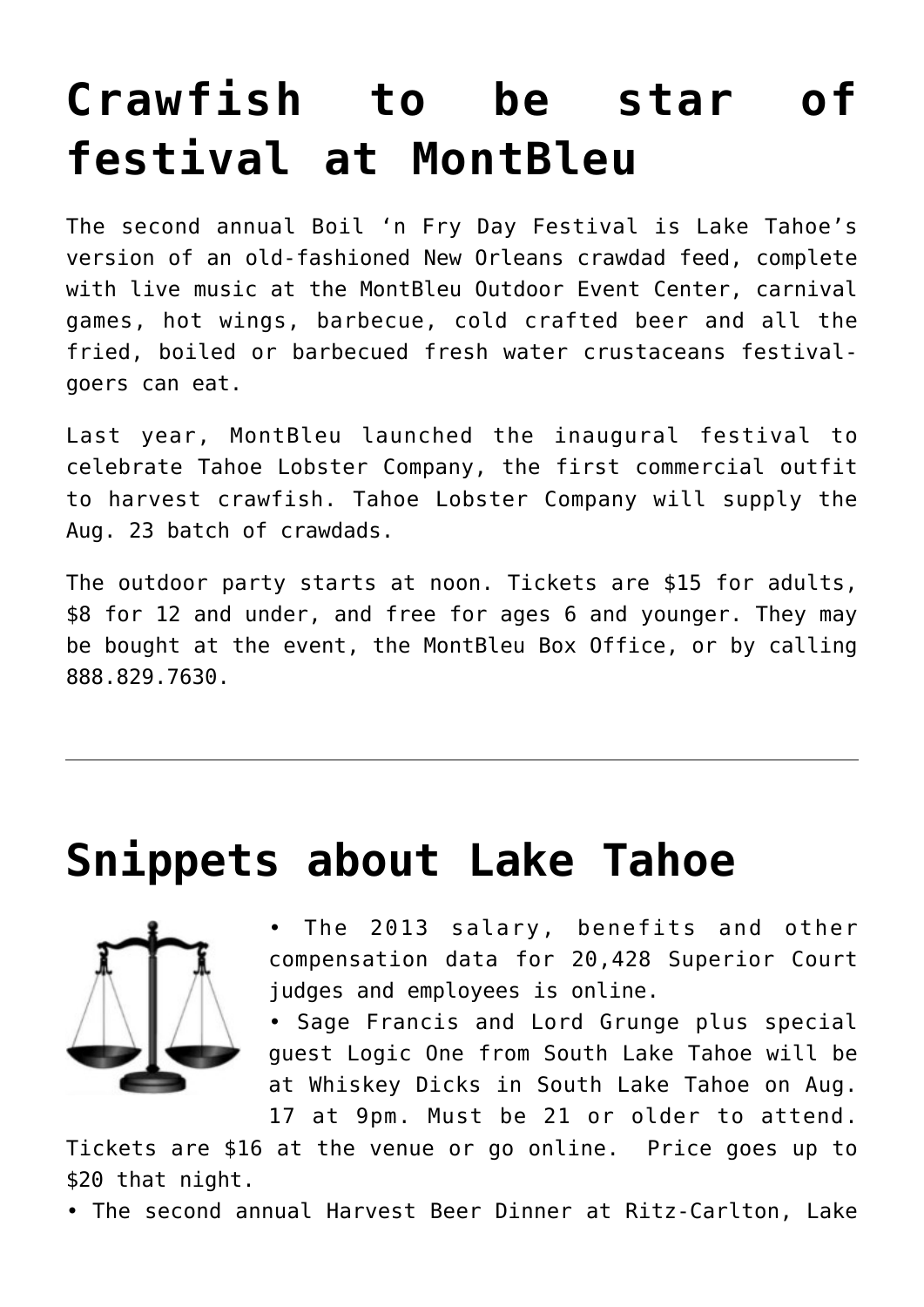Tahoe is Oct. 12 from 5:30pm to close at Manzanita. There will be a three-course dinner inspired by fall with select pairings of seasonal beers for \$59 per person. Call 530.562.3000 to make a reservation.

• The Oct. 11 Fall Festival is one of Tahoe Donner's biggest events of the year. There will be arts and crafts vendors, doggie dip, seasonal beer offerings, pumpkin patch, kids' carnival with games and food, a rock climbing wall and more at the Northwoods Clubhouse from 10am-5pm. Cost is \$15 for an unlimited wristband or \$1 per ticket. For more info, call 530.587.9413.

• Here are this week's Caltrans roadwork schedules — [El](https://www.laketahoenews.net/wp-content/uploads/2014/08/El-Dorado-Tahoe1.pdf) [Dorado-Tahoe](https://www.laketahoenews.net/wp-content/uploads/2014/08/El-Dorado-Tahoe1.pdf) and [Sierra](https://www.laketahoenews.net/wp-content/uploads/2014/08/Sierra1.pdf).

### **[Nev. casinos in spending war](https://www.laketahoenews.net/2014/08/nev-casinos-in-spending-war-over-online-game/) [over online game](https://www.laketahoenews.net/2014/08/nev-casinos-in-spending-war-over-online-game/)**

#### **By J.D. Morris, Las Vegas Sun**

Online gaming remains a divisive issue for Nevada casino companies, which are pouring money into lobbying on the issue while they joust over a potential ban.

The proposed ban, contained in a measure championed by Sen. Lindsey Graham, R-S.C., and Rep. Jason Chaffetz, R-Utah, has helped trigger hundreds of thousands of dollars in spending from the gaming industry. One side, led by Las Vegas Sands CEO Sheldon Adelson, is in favor of the prohibition. Others, including Caesars Entertainment, are fiercely opposed.

But amid the flurry of spending, congressional action is moving slowly. Legislators left for their August recess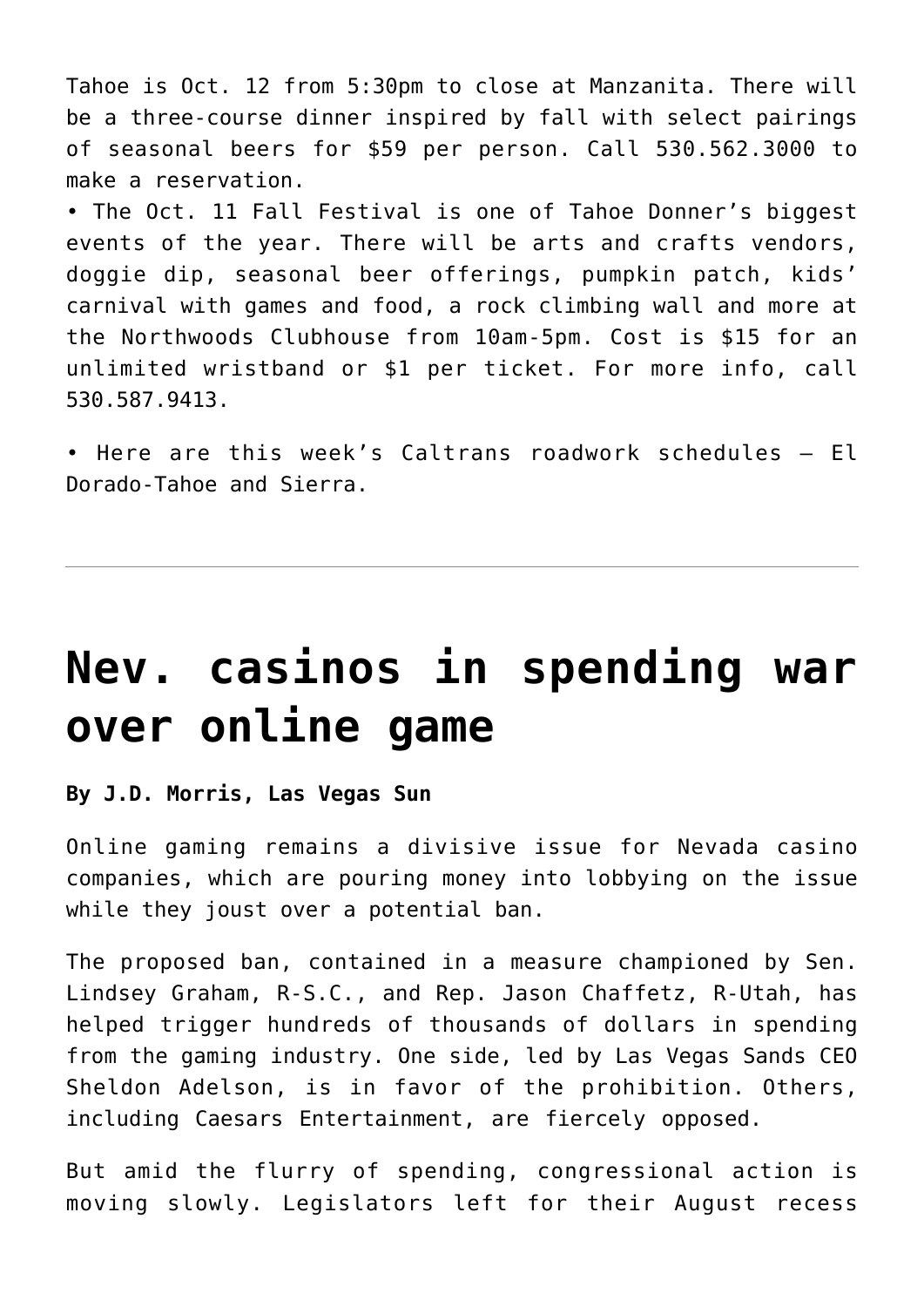without seriously advancing a measure introduced in March that would prohibit online gaming nationwide, and its fate for the rest of the year is uncertain.

If enacted, the Restoration of America's Wire Act from Graham and Chaffetz would make gambling on the Internet illegal. The legislation was referred to committees in both chambers but hasn't moved any further.

**[Read the whole story](http://vegasinc.com/business/gaming/2014/aug/08/spending-war-over-online-gaming-rages-between-neva/?__utma=1.575329560.1400858893.1407443272.1407516553.2&__utmb=1.1.10.1407516553&__utmc=1&__utmx=-&__utmz=1.1407443272.1.1.utmcsr=%28direct%29|utmccn=%28direct%29|utmcmd=%28none%29&__utmv=-&__utmk=175887778)**

# **[New charges filed against ex-](https://www.laketahoenews.net/2014/08/new-charges-filed-against-ex-calpers-chief/)[CalPERS chief](https://www.laketahoenews.net/2014/08/new-charges-filed-against-ex-calpers-chief/)**

#### **By Marc Lifsher, Los Angeles Times**

SACRAMENTO — A federal grand jury Thursday handed down new and expanded corruption charges against investment deal "placement agent" Alfred J.R. Villalobos, a central figure in the 2009 influence-peddling scandal that rocked the country's largest public pension fund.

The new indictment, superseding one last month, accuses the former board member of the California Public Employees' Retirement System and former deputy mayor of Los Angeles of conspiring with and bribing CalPERS' then-chief executive to close a \$3-billion deal with a Wall Street private equity firm.

Villalobos, 64, of Stateline, also is accused of defrauding the United States, engaging in a scheme to conceal material facts, and conspiracy to commit mail and wire fraud, said Melinda Haag, the U.S. attorney in San Francisco.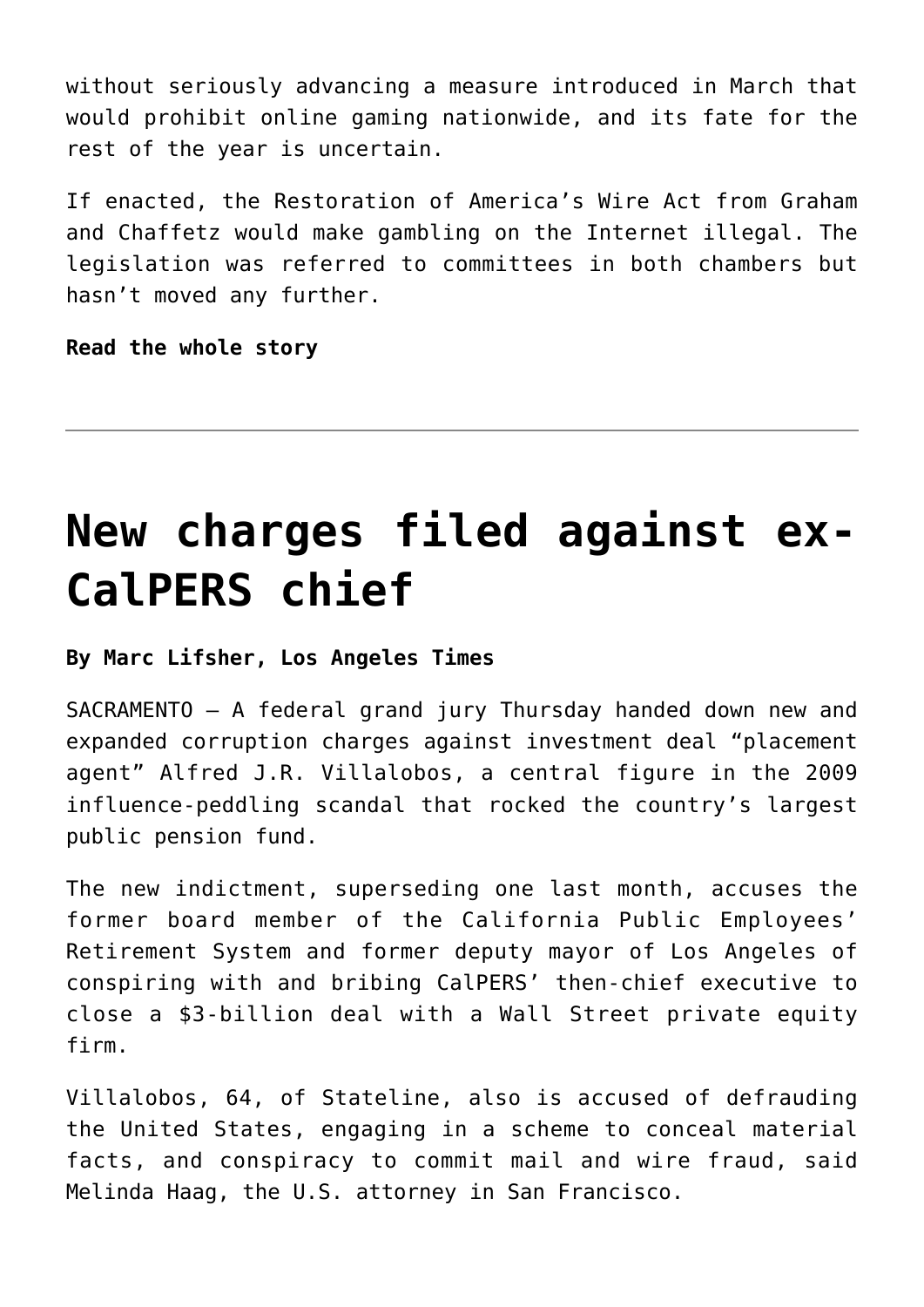## **[Study: Eating out equals](https://www.laketahoenews.net/2014/08/study-eating-out-equals-eating-more/) [eating more](https://www.laketahoenews.net/2014/08/study-eating-out-equals-eating-more/)**

#### **By Randy Dotinga, HealthDay**

A study finds that people who eat out consume an average of about 200 calories more a day than when they cook at home.

They also take in more saturated fat, sugar and salt.

The study has limitations. It doesn't say anything about whether frequent restaurant diners are unhealthier than athome eaters, and it doesn't take into account the potential benefits of eating out, such as socializing and reducing the stress of cooking.

Still, the findings show that "eating out at restaurants should be the exception, not the norm," said study co-author Lisa Powell, a professor of health policy and administration at the University of Illinois at Chicago.

Powell said the researchers wanted to better understand the role of restaurant food in people's diets. "We know that parallel to the rising rates of obesity, Americans have been increasingly eating food away from home, and they now take in, on average, about 600 calories a day from restaurants," she said.

**[Read the whole story](http://consumer.healthday.com/vitamins-and-nutrition-information-27/dietary-fat-health-news-301/study-eating-out-adds-200-calories-a-day-on-average-690546.html)**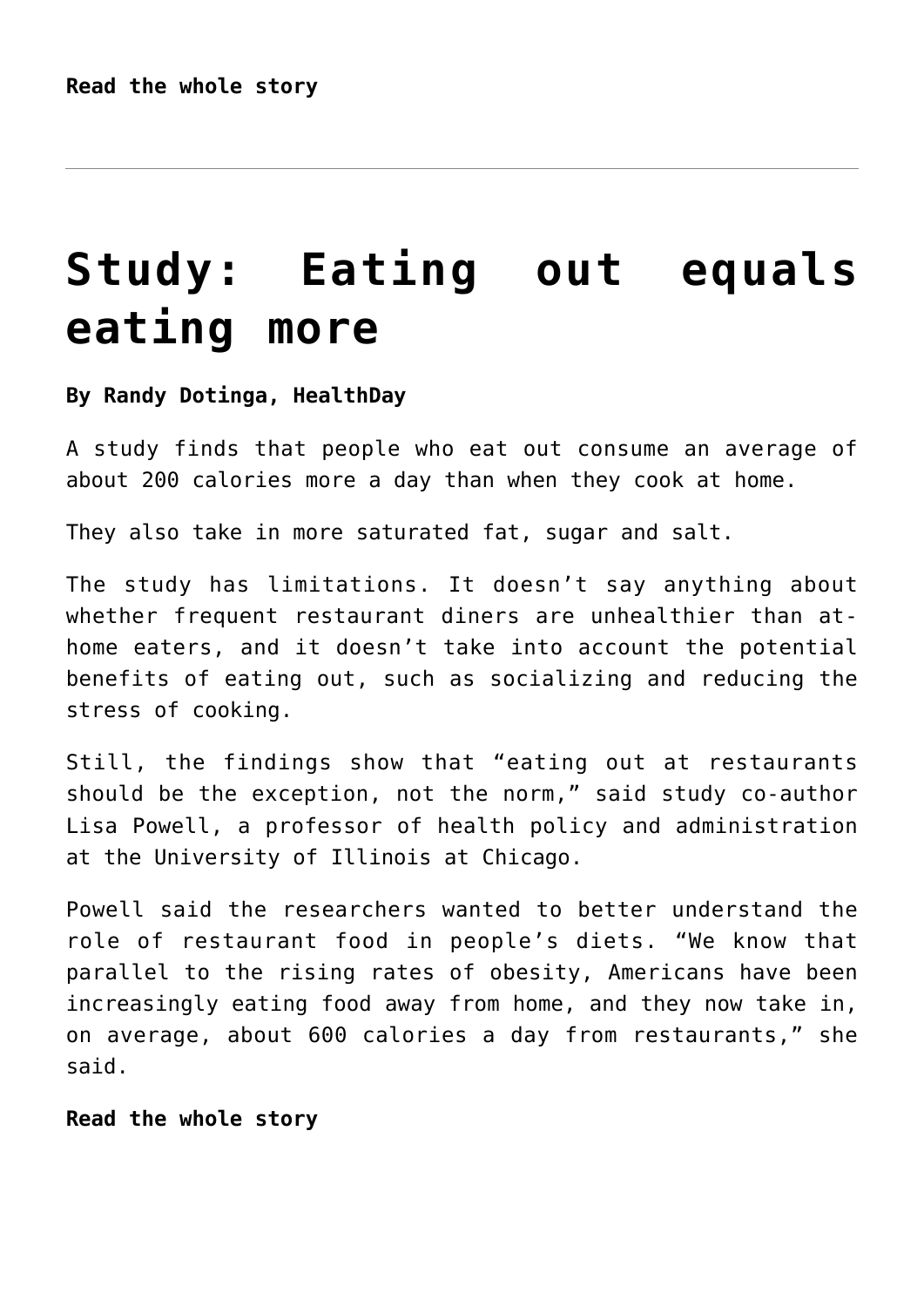# **[Then and now: Stateline](https://www.laketahoenews.net/2014/08/then-and-now-stateline-through-the-years/) [through the years](https://www.laketahoenews.net/2014/08/then-and-now-stateline-through-the-years/)**



An aerial view of Stateline in 1962. Photo/UNR Special Collections Department

The early aerial photo, above, was taken over the Nevada side of Stateline circa 1962 shows South Shore's first high-rise hotel just finishing construction at Harveys. Across the street (left) from Harveys is Barney's Casino (opened in 1961) and Tahoe Harrah's (now Harrah's Tahoe). The empty area in the upper left on the California side was becoming the Crescent V Center, including Raley's and Lawrence's Department Store.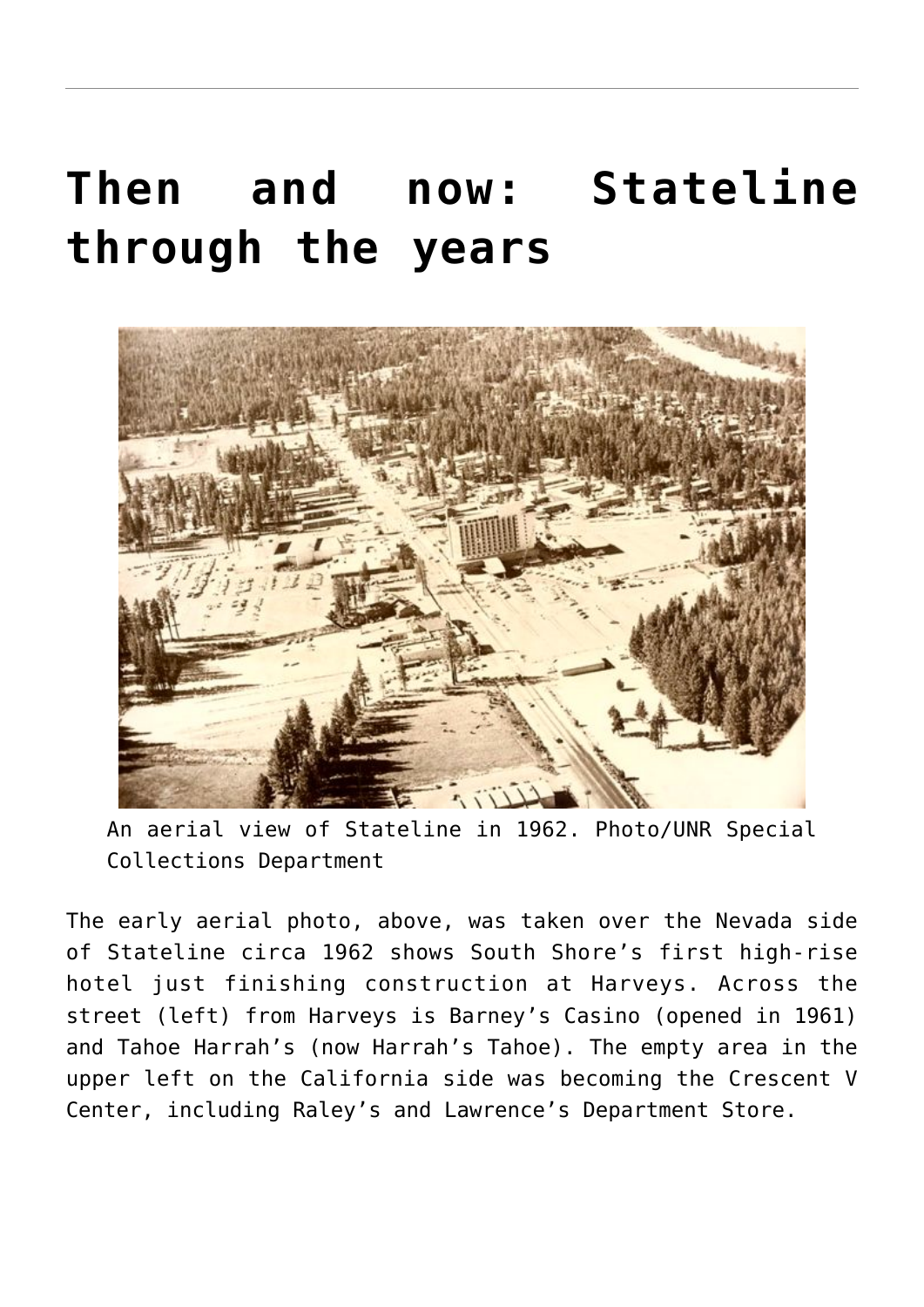

Stateline in 1972. Photo/Lake Tahoe Historical Society

About 1972, the left side of Highway 50 included First National Bank of Nevada, Barney's Casino, and Harrah's. The lake side of the highway had Harvey's and the Sahara Tahoe, which opened in 1965. Entertainers listed on the Sahara sign include Jack Benny, singer Rouvaun, The June Taylor Dancers, The Modernaires, The Original Caste, Buckley & Collins, and musician Page Cavanaugh. Behind the camera and near Kingsbury, the new Harvey's Inn was under construction. In 1973, it burned to the ground the day before its opening. It is now the Lakeside Inn and Casino.



Stateline looking west in 2014. Photo/Bill Kingman

Today's view is from the same position as the 1972 photo.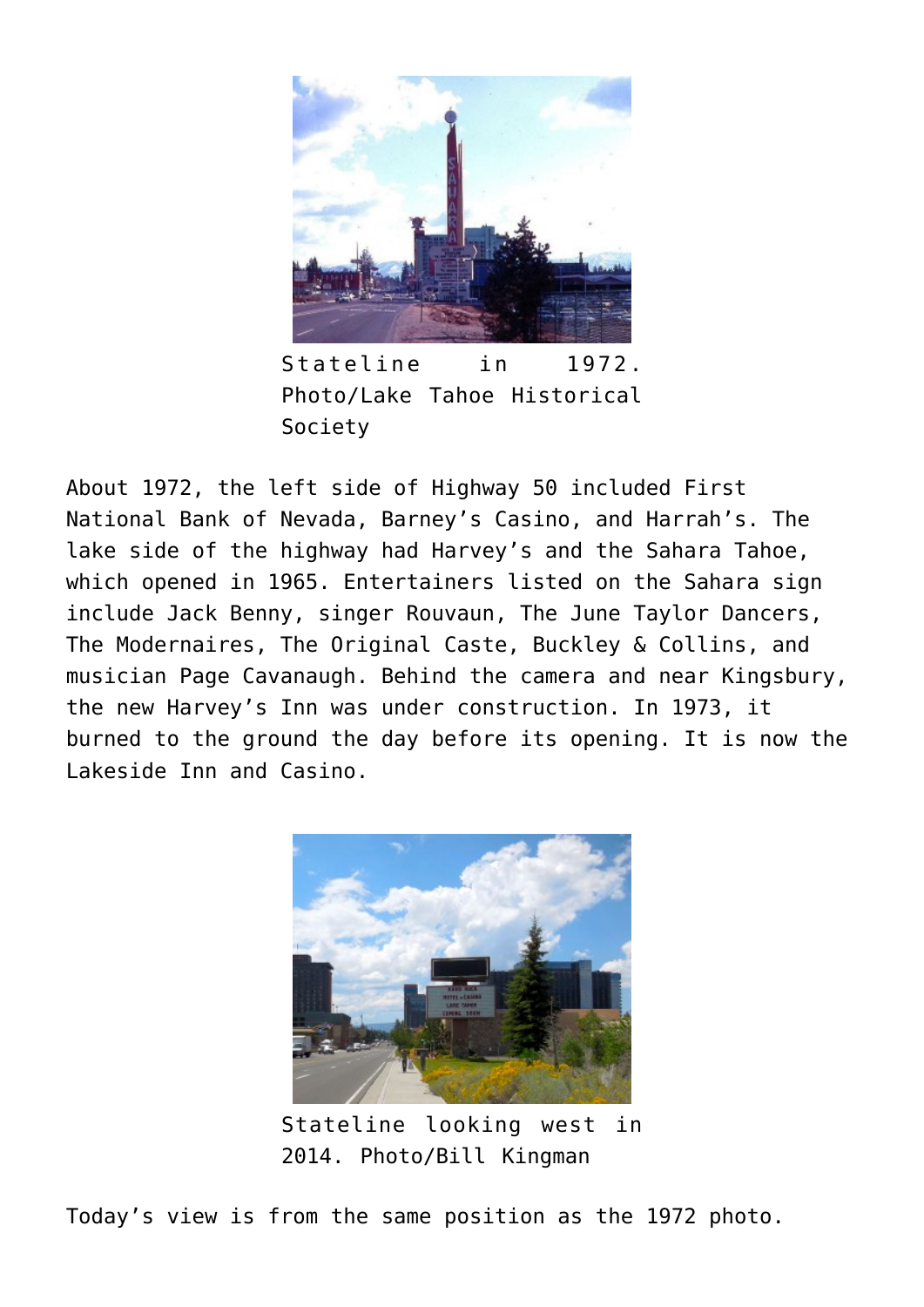MontBleu has replaced the bank, multiple businesses have replaced Barney's, and all the casinos now have hotels.

*— Bill Kingman*

# **[Tahoe paddle exposes](https://www.laketahoenews.net/2014/08/tahoe-paddle-exposes-lakefront-architecture/) [lakefront architecture](https://www.laketahoenews.net/2014/08/tahoe-paddle-exposes-lakefront-architecture/)**



Sue and AJ paddle from Cave Rock to Zephyr Cove. Photos/Kathryn Reed

#### **By Kathryn Reed**

GLENBROOK – While normally it's the natural beauty that is so captivating when paddling on Lake Tahoe, last weekend was a bit of an architectural tour.

What I didn't know until last Sunday is that Lake Tahoe has dinosaurs. There are two of them calling a stretch of beach between Cave Rock and Zephyr Cove home. I have pictures to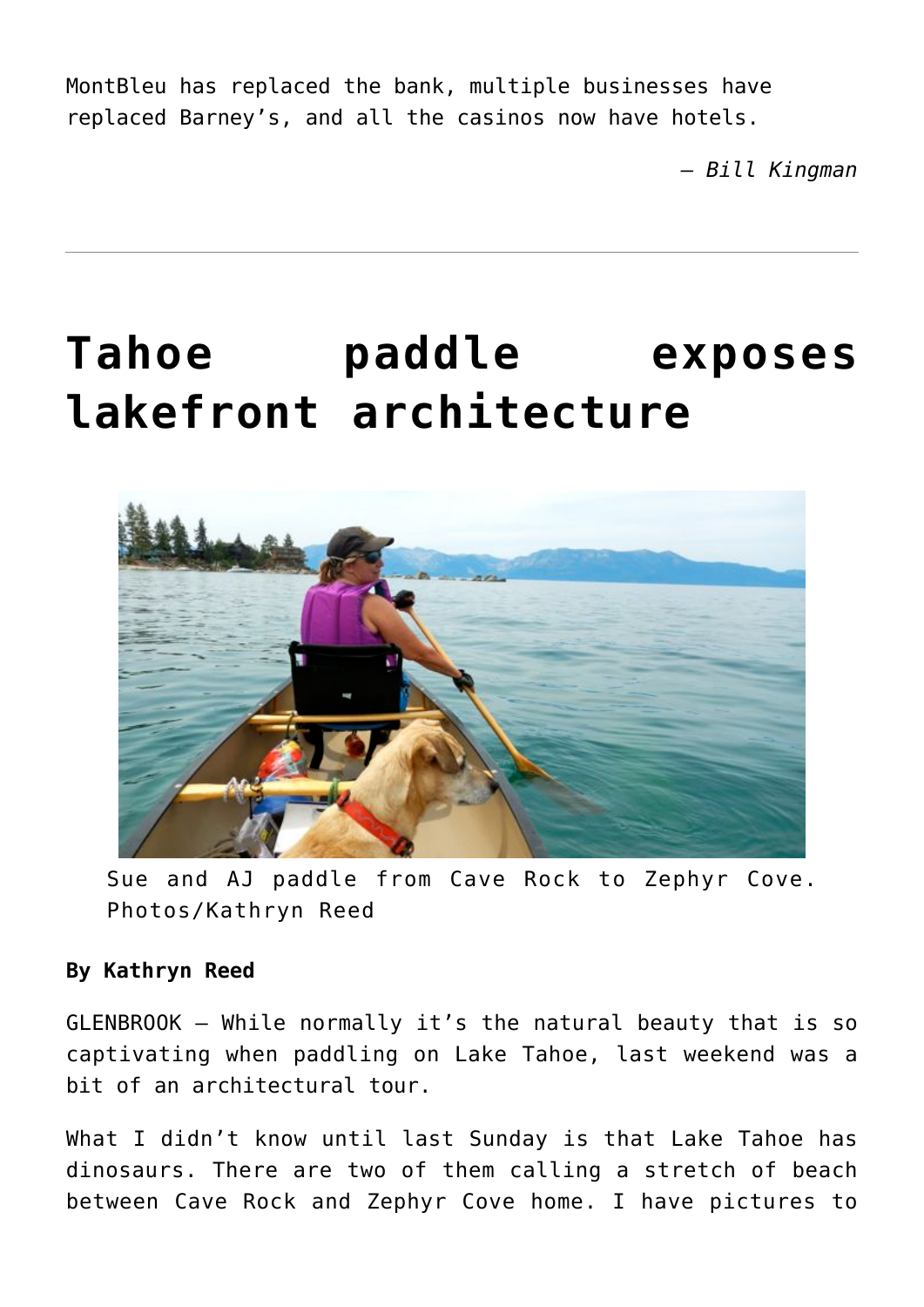prove it.

Some of the houses are obscenely sprawling and a bit garish, while others are exquisite and fit into the natural environment. A couple that jutted out on the rocks had such low decks that in a normal or high water year it would seem like the lake would be practically inside the structure.

Many come with their own beaches. Nevada and California have different rules about what is public property. In California, the public has the right to be on the land up to the high water mark. Not so in the Silver State. That is why paddlers must be cognizant not to stop unless they have permission.

Some people had erected little light posts on the rocks as indicators for boaters navigating at night.

While plenty of people want to regulate piers, buoys, what can built on the shoreline and the windows in a home that can be seen from the lake, we thoroughly enjoyed the view of these houses, their docks, boats bouncing in the water, and chairs with perfect views of Mount Tallac and the gorgeous sunsets we've been having.

It's good to see people enjoying their part of Tahoe. And from our vantage point, they were taking care of their property. The only thing I wouldn't like if I lived there is how close the houses are to one another.

I had to wonder if this stretch of Tahoe water is more pristine than in South Lake Tahoe, where I spend the bulk of my time, because there aren't as many people in the water. All those swimmers at public beaches aren't running to the rest rooms. Could that problem mixed with the continual warming of Tahoe be adding to the murkiness of water by public beaches? Plus, there aren't as many regulatory agencies in Nevada. This stretch of Tahoe water was so pristine it reminded me of what the South Shore was in the late 1980s.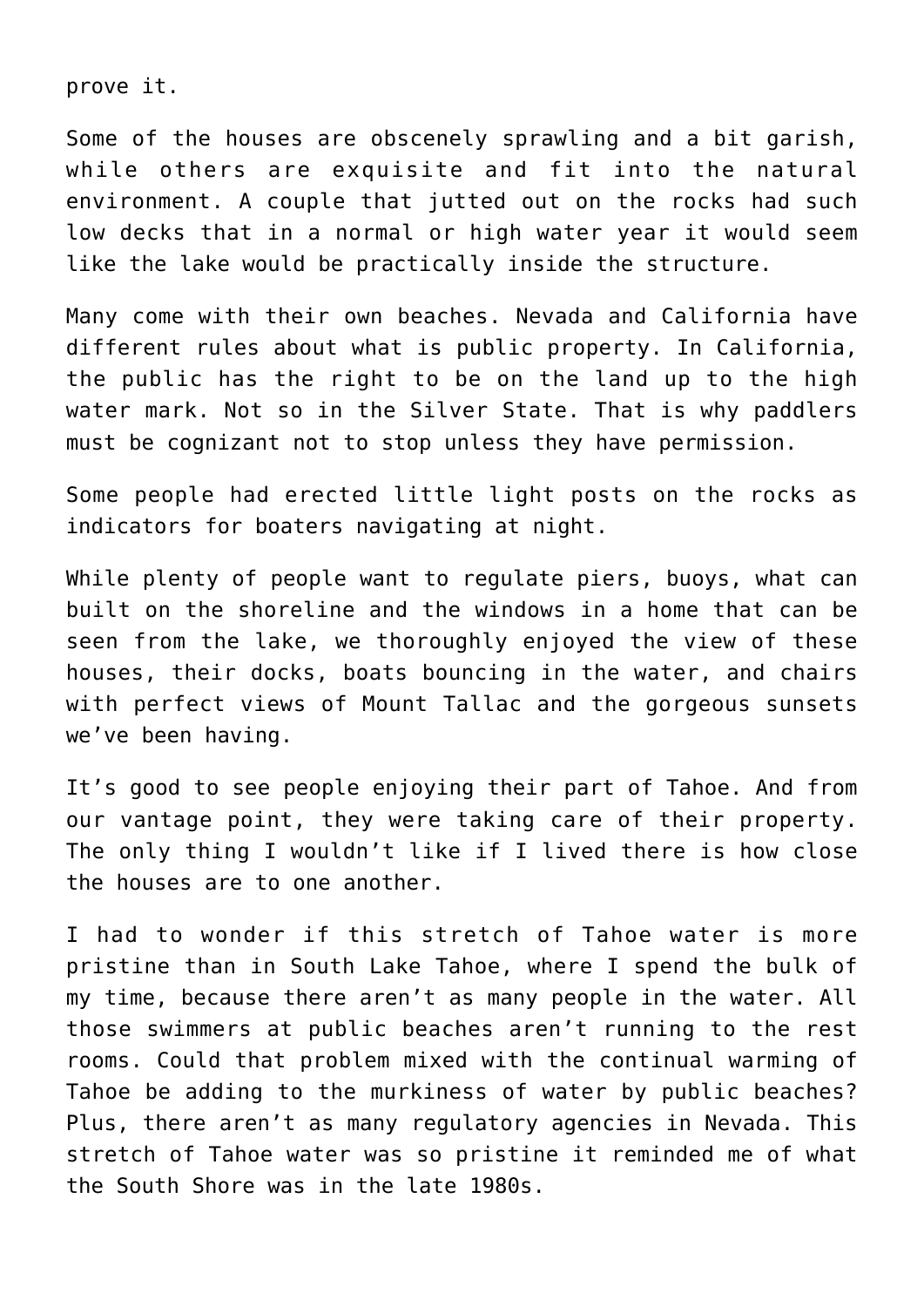An advantage of the low water level at Lake Tahoe is boats are less likely to be near the shore, which makes for an even more enjoyable paddle.

Most of the activity we saw was from people playing on shore or in the water. So many rocks are exposed or barely submerged that at times it looked like people were standing on the water as they stood on a boulder.

Even in a canoe we needed to have our eyes peeled for rocks more than 100 yards from shore. The lake is that low. Other times we could see at least 20 feet to the bottom.

The overcast sky made for interesting lighting on the lake, causing the water's colors to change from cobalt to teal to aqua.

AJ was happy to finally get out at Zephyr Cove. This was her first time in the canoe. We already bought her a lifejacket since now we know she has no problem being paddled around the lake like a princess.

While she enjoyed the lake water, we imbibed on a Zephyr Zombie. Good, strong, but definitely didn't duplicate the original Rum Runner of Camp Rich.

When we started the lot at Cave Rock was full, but they let us launch. Paddlers do so at the beach, not the boat ramp. Had we parked there it would have cost \$10 being from California. Nevada residents pay \$8. Sue could park the truck on Highway 50. We had to pay \$1 each as walk-ins.

By car it is 2.2 miles from Cave Rock to Zephyr Cove.

ngg shortcode 0 placeholder (Click on photos to enlarge.)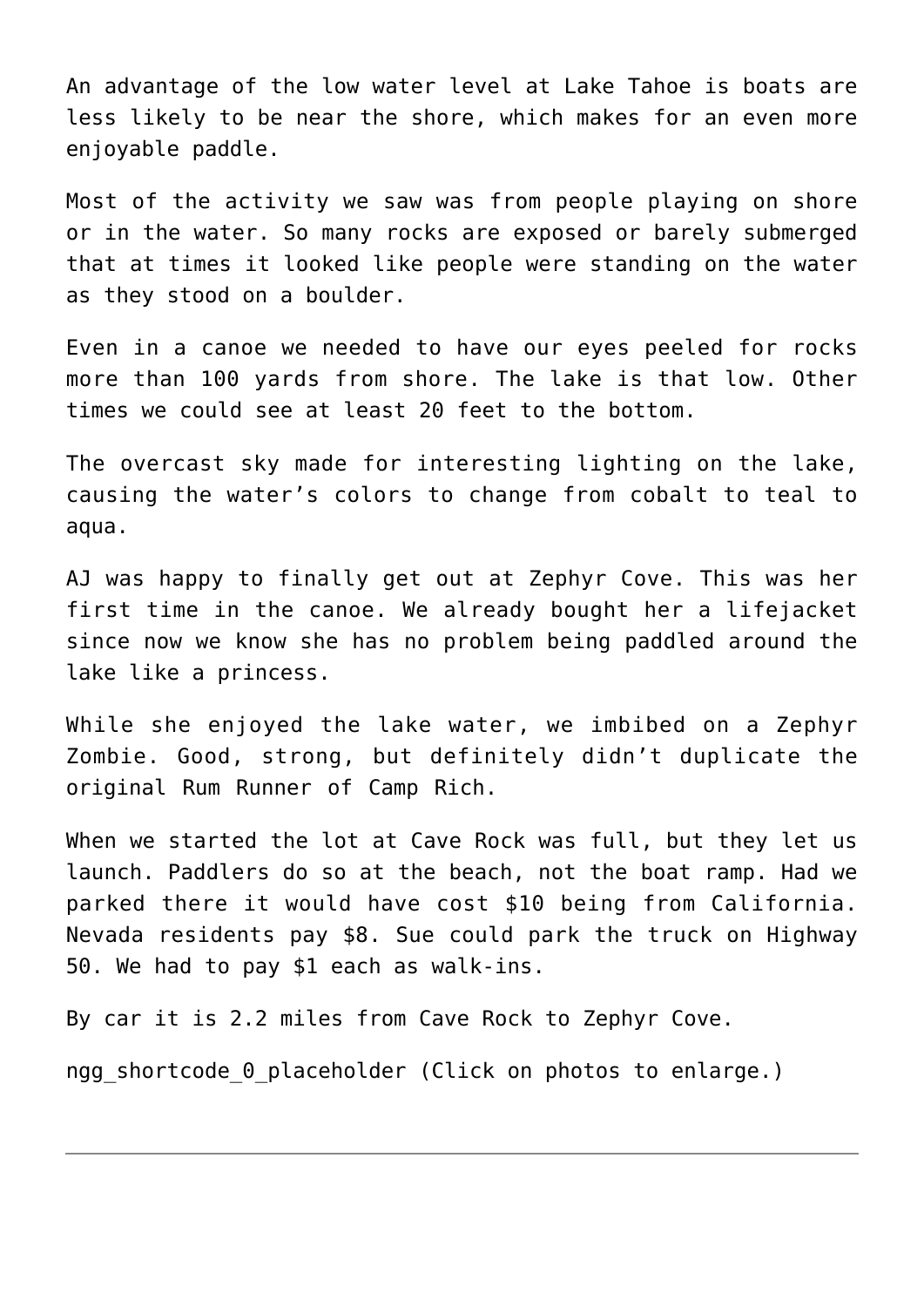# **[Editorial: Stop underhanded](https://www.laketahoenews.net/2014/08/editorial-stop-underhanded-attempts-to-obstruct-abortion-access/) [attempts to obstruct abortion](https://www.laketahoenews.net/2014/08/editorial-stop-underhanded-attempts-to-obstruct-abortion-access/) [access](https://www.laketahoenews.net/2014/08/editorial-stop-underhanded-attempts-to-obstruct-abortion-access/)**

**Publisher's note:** *This editorial is from the Aug. 5, 2014, Los Angeles Times.*

Several states have enacted laws in recent years that require doctors who perform abortions at clinics to have admitting privileges at nearby hospitals. These laws, masquerading as measures to protect the health of women, are nothing more than underhanded attempts to obstruct access to abortion services. In every state where such a law has been passed, it would result in the closure of at least some abortion clinics, making it substantially more difficult for women to get the reproductive healthcare to which they are constitutionally entitled.

A federal appeals court panel late last month blocked Mississippi's version of the law from going into effect, noting that it would close the only abortion clinic in the state, in violation of the Constitution. The doctors at the clinic had tried and failed to get admitting privileges at the seven hospitals in the area; at five of the seven they were denied because the hospitals refuse privileges to any doctor who performs abortions, presumably to avoid controversy or for religious reasons.

lRelated Will a federal judge strike down a restrictive Alabama abortion law?

This week, U.S. District Judge Myron Thompson ruled that an Alabama law requiring admitting privileges was unconstitutional and would force three of the state's five abortion clinics to close. If this law doesn't create an undue burden on women, Thompson wrote, then "no regulation, short of